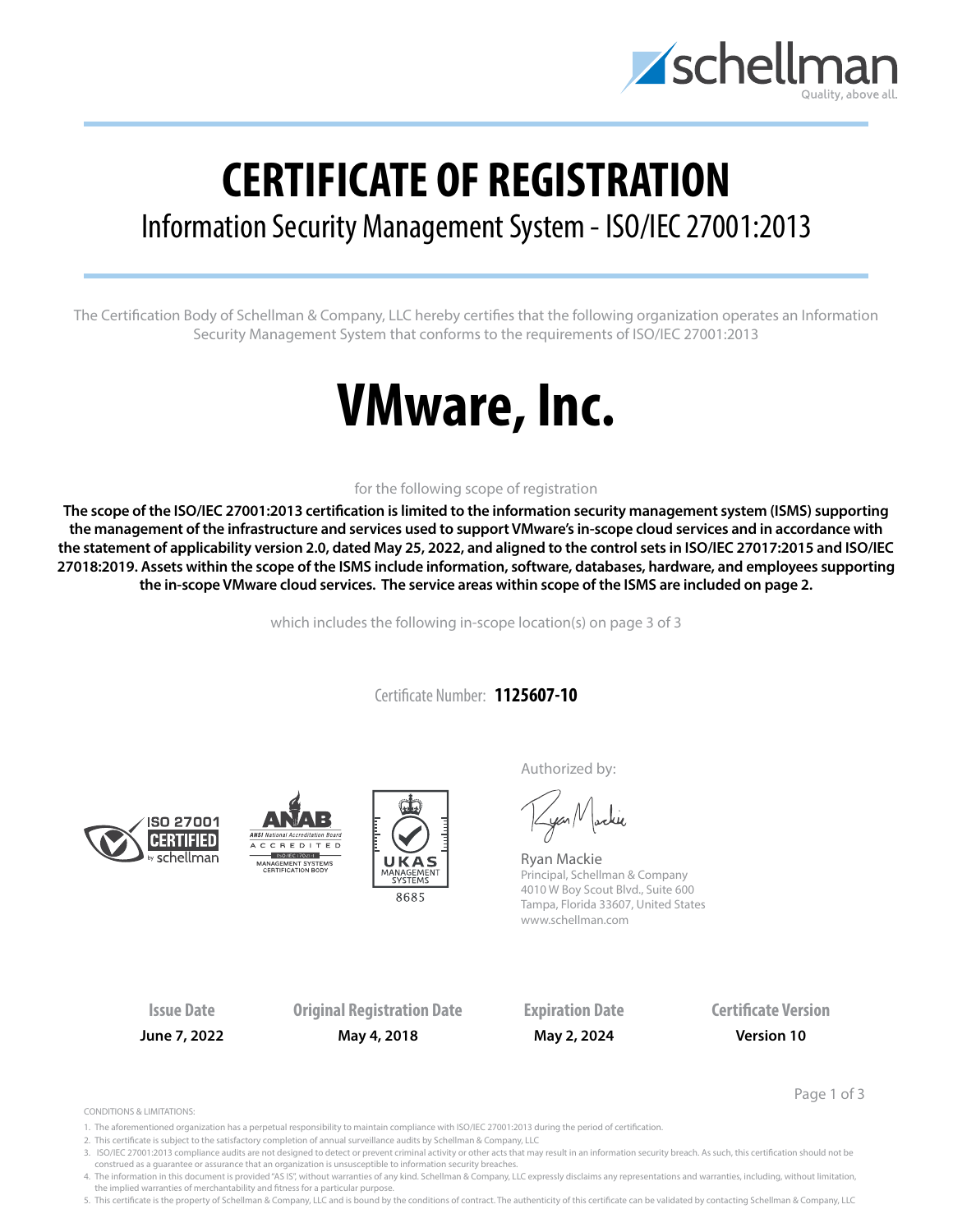Page 2 of 3

## **In-Scope Service Areas**

| Location                                                                                                                                                                       | <b>Function / Role</b>                                                                                                                                                                                                               |
|--------------------------------------------------------------------------------------------------------------------------------------------------------------------------------|--------------------------------------------------------------------------------------------------------------------------------------------------------------------------------------------------------------------------------------|
| <b>VMware Cloud Director service</b>                                                                                                                                           | <b>VMware Cloud Disaster Recovery</b>                                                                                                                                                                                                |
| CloudHealth by VMware                                                                                                                                                          | VMware Cloud on AWS (VMC on AWS)                                                                                                                                                                                                     |
| CloudHealth Secure State                                                                                                                                                       | <b>VMware Cloud on Dell FMC</b>                                                                                                                                                                                                      |
| Cloud Services Engagement Platform and VMware<br>Developer Platform                                                                                                            | <b>VMware Cloud Partner Navigator</b>                                                                                                                                                                                                |
| Carbon Black Cloud                                                                                                                                                             | VMware App Launchpad                                                                                                                                                                                                                 |
| Carbon Black Hosted EDR                                                                                                                                                        | <b>VMware Lab Platform</b>                                                                                                                                                                                                           |
| <b>Horizon Cloud Service</b>                                                                                                                                                   | <b>VMware SD-WAN</b>                                                                                                                                                                                                                 |
| Lastline                                                                                                                                                                       | <b>VMware Skyline</b>                                                                                                                                                                                                                |
| NSX Advanced Load Balancer with Cloud Services<br>NSX Advanced Load Balancer Cloud Services<br>NSX Advanced Load Balancer Hosted Controller Service                            | <b>VMware Tanzu Mission Control</b>                                                                                                                                                                                                  |
| NSX Threat Intelligence Cloud                                                                                                                                                  | VMware Tanzu Observability by Wavefront                                                                                                                                                                                              |
| <b>Pivotal Tracker</b>                                                                                                                                                         | <b>VMware Tanzu Service Mesh</b>                                                                                                                                                                                                     |
| vRealize<br>• vRealize Automation Cloud<br>vRealize Network Insight Cloud<br>vRealize Log Insight Cloud<br>vRealize Operations Cloud<br>vRealize AI Cloud<br>vSphere Advantage | <b>Workspace ONE</b><br>• Workspace ONE Unified Endpoint Management<br>(UEM)<br>• Workspace ONE Access and Hub Services<br>Workspace ONE Intelligence / Workspace ONE<br>Cloud Admin Hub<br>Workspace ONE Assist / VMware RemoteHelp |

CONDITIONS & LIMITATIONS:

construed as a guarantee or assurance that an organization is unsusceptible to information security breaches. 4. The information in this document is provided "AS IS", without warranties of any kind. Schellman & Company, LLC expressly disclaims any representations and warranties, including, without limitation,<br>the implied warrantie

5. This certificate is the property of Schellman & Company, LLC and is bound by the conditions of contract. The authenticity of this certificate can be validated by contacting Schellman & Company, LLC

<sup>1.</sup> The aforementioned organization has a perpetual responsibility to maintain compliance with ISO/IEC 27001:2013 during the period of certification.

<sup>2.</sup> This certificate is subject to the satisfactory completion of annual surveillance audits by Schellman & Company, LLC

<sup>3.</sup> ISO/IEC 27001:2013 compliance audits are not designed to detect or prevent criminal activity or other acts that may result in an information security breach. As such, this certification should not be